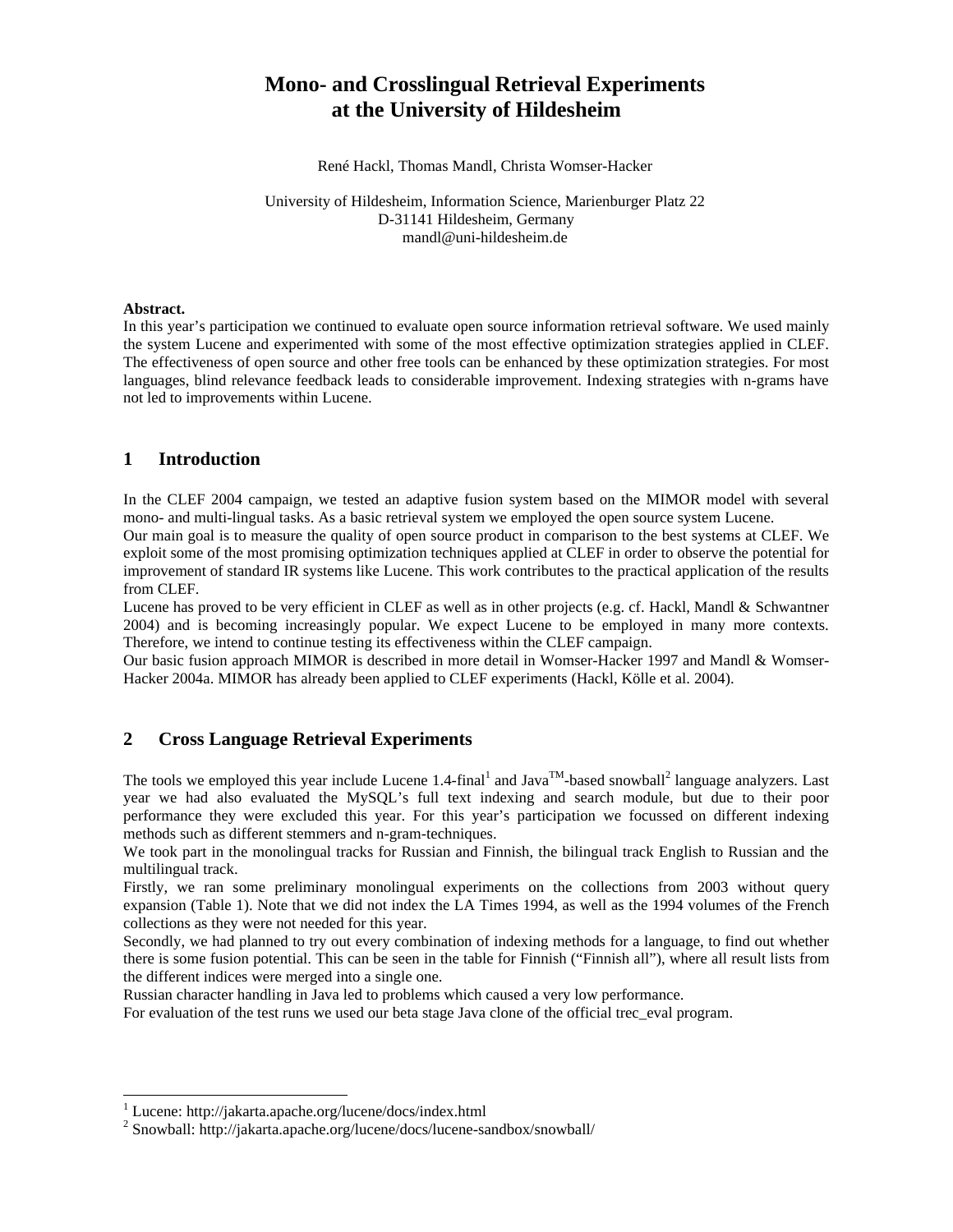|          | English and French collections from 1995 only |            |                          |
|----------|-----------------------------------------------|------------|--------------------------|
| Language | <b>Indexing</b>                               | Recall     | <b>Average Precision</b> |
| English  | 4-gram                                        | 516 / 1006 | 0.1256                   |
| English  | 5-gram                                        | 516 / 1006 | 0.1083                   |
| English  | 6-gram                                        | 507 / 1006 | 0.1034                   |
| English  | snowball stemmer                              | 497 / 1006 | 0.1608                   |
| English  | lucene stemmer                                | 499 / 1006 | 0.1690                   |
| Finnish  | 4-gram                                        | 391 / 483  | 0.2237                   |
| Finnish  | 5-gram                                        | 403 / 483  | 0.2261                   |
| Finnish  | 6-gram                                        | 391 / 483  | 0.2036                   |
| Finnish  | snowball stemmer                              | 450 / 483  | 0.4853                   |
| Finnish  | lucene stemmer                                | N/A        | N/A                      |
| Finnish  | Fusion of all                                 | 452 / 483  | 0.3218                   |
| French   | 4-gram                                        | 548 / 946  | 0.1242                   |
| French   | 5-gram                                        | 549 / 946  | 0.1077                   |
| French   | 6-gram                                        | 560 / 946  | 0.1050                   |
| French   | snowball stemmer                              | 563/946    | 0.1498                   |
| French   | lucene stemmer                                | 525 / 946  | 0.1504                   |
| Russian  | 4-gram                                        | 98 / 151   | 0.0652                   |
| Russian  | 5-gram                                        | 98 / 151   | 0.0620                   |
| Russian  | 6-gram                                        | 96 / 151   | 0.0642                   |
| Russian  | snowball stemmer                              | 71 / 151   | 0.0810                   |
| Russian  | lucene stemmer                                | 88 / 151   | 0.1336                   |

**Table 1.** Test runs with data from 2003, nd French collections from 1995

For the submitted runs we used the title and descriptor topic fields, which were also mandatory. We applied pseudo-relevance feedback for all tasks. For runs involving Russian, we also created one run without BRF. To translate the queries we used the internet service freetranslation.com<sup>3</sup> which provided some surprisingly good translations from English to Russian. The results can be seen in Table 2.

| <b>Runs</b> | Optimization        | <b>Recall</b> | <b>Average Precision</b> |  |
|-------------|---------------------|---------------|--------------------------|--|
| UHImlt1     | <b>BRF 5 10 RSV</b> | 1031/1826     | 0.1974                   |  |
| UHImlt2     | <b>BRF 5 10 KL</b>  | 973 / 1826    | 0.1849                   |  |
| UHIenru1    | <b>BRF 5 10 RSV</b> | 77 / 123      | 0.1353                   |  |
| UHIenru2    | BRF 5 10 KL         | 73 / 123      | 0.1274                   |  |
| UHIenru3    | no BRF              | 53/123        | 0.0484                   |  |
| UHIru1      | <b>BRF 5 10 RSV</b> | 88/123        | 0.1553                   |  |
| UHIru2      | <b>BRF 5 10 KL</b>  | 82/123        | 0.1420                   |  |
| UHIru3      | no BRF              | 56 / 123      | 0.0459                   |  |
| UHIfi1      | <b>BRF 5 10 KL</b>  | 349 / 413     | 0.4699                   |  |
| UHIfi2      | <b>BRF 5 10 RSV</b> | 367/413       | 0.5042                   |  |

**Table 2.** Results for runs in CLEF 2004

For Finnish, the performance is quite high. The snowball stemmer works very well.

For Russian, our results are very bad due to some encoding problems. BRF still worked well for Russian under these circumstances. Also, the test runs had indicated that the Lucene stemmer seems very capable of dealing with Russian and it held up to that expectation.

The multilingual runs suffered severely from the obstacles that led to the bad results for Russian. We do also have only limited insight into the usefulness of intertran.com as a translation tool for Finnish.

-

<sup>3</sup> http://www.freetranslation.com